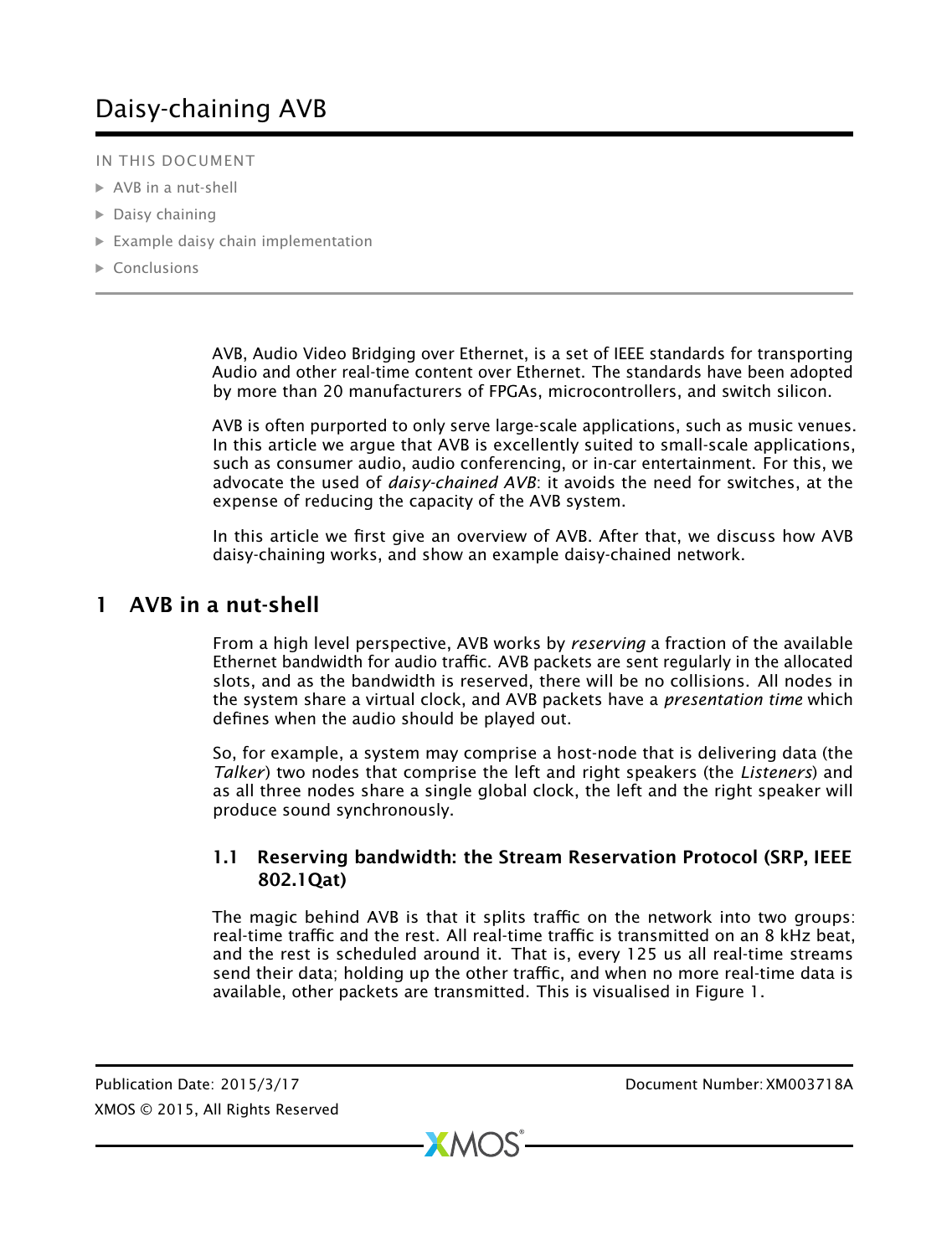| Figure 1:<br>Two traffic<br>shaping<br>scenarios.<br>Top: 20% is<br>reserved for<br>AVB; IP and<br>other legacy<br>traffic is<br>shaped<br>around the |                                                     |                                                                                                                                                                                                       |
|-------------------------------------------------------------------------------------------------------------------------------------------------------|-----------------------------------------------------|-------------------------------------------------------------------------------------------------------------------------------------------------------------------------------------------------------|
| AVB slots.<br>Bottom: 80%<br>is reserved<br>for AVB;<br>legacy traffic<br>is delayed<br>and or                                                        | 20% reserved<br>for two AVB<br>streams              | AVB<br>AVB<br>AVB<br>AVB.<br>Legacy<br>Legacy<br>Legacy<br>Legacy<br>12<br>12<br>$D$ 12<br>12<br>$\overline{B}$<br>$\overline{c}$<br>A                                                                |
| dropped if it<br>cannot be<br>shaped<br>around the<br>AVB slots.                                                                                      | 75% reserved<br>for six AVB<br>streams<br>Time (us) | AVB<br>AVB Legacy<br>AVB<br>AVB<br>Legacy<br>Legacy<br>Legacy<br>56A<br>硐<br>$1\overline{2}$ $\overline{3}$<br>123<br>56 B<br>56<br>11213<br>123<br>D<br>4<br>4<br>4<br>4<br>200<br>300<br>100<br>300 |

In order to ensure that there is sufficient room available for all real-time traffic, a protocol is used to *allocate bandwidth*. Figure 2 shows a system comprising two switches and four nodes: nodes A and D reserve a stream between them (say 45 mbit/s), and nodes B and C reserve another stream (say 20 mbit/s). All switches in between those nodes will make sure that sufficient bandwidth is available: 65 mbit/s will be reserved between switches X and Y since both the traffic from A to D and B to C will travel over this link. If this happens to be a 100 mbit/s link, then only 35 mbit/s is available for other traffic, such as web-traffic or configuration messages. If a large web page is requested at D from A, then packets may be dropped at X.



Using allocated bandwidth enables AVB to send data from endpoint to endpoint within a 2 ms window: AVB allows for a maximum of 7 hops to meet this constraint, where each hop adds at most 125 us delay. This means that a node can transmit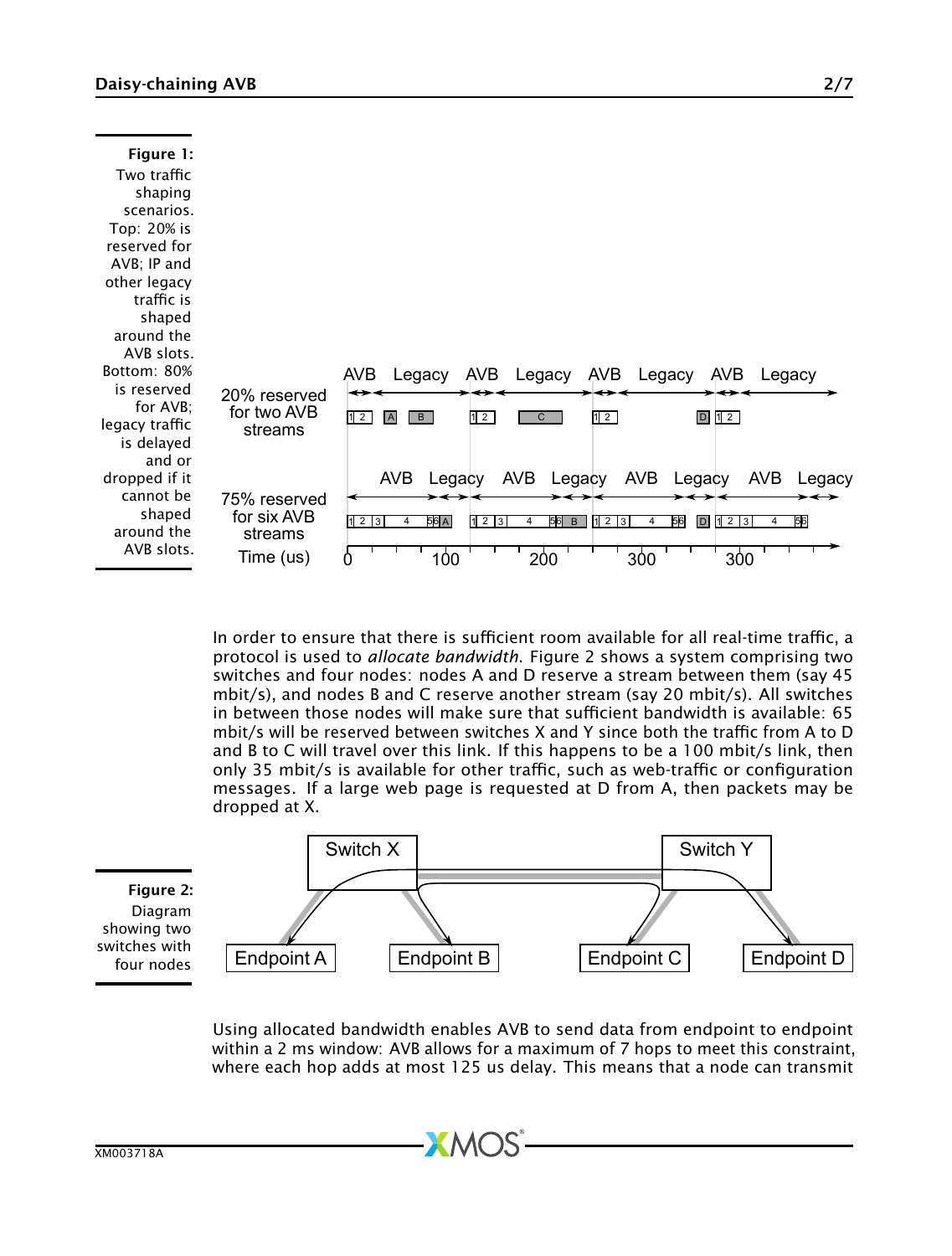audio requesting that it be played 2 ms in the future, and all samples will arrive in time to be played out at the right time.

The protocol for allocating bandwidth is called the Stream Reservation Protocol (SRP, IEEE 802.1Qat) and this forms a fundamental building block of the AVB standard. All nodes in the system (switches and endpoints) must implement SRP and shape traffic by sending real-time traffic at the 8 KHz beat. If one of the nodes was a legacy switch, then it would not treat real-time traffic preferentially, potentially delaying the real-time traffic, and causing jitter in the output.

#### 1.2 The global clock: Precision Time Protocol (PTP, IEEE 802.1AS)

All audio traffic in AVB is synchronised to a global clock; this enables producers and consumers of audio to play and record sound synchronously. The clock is implemented by the *Precision Time Protocol*, or PTP.

PTP assumes that all nodes have a reasonably good clock (say a crystal clock), preferably of a known accuracy (say 25 ppm, equivalent to 2 seconds per day). PTP nodes that are connected using an ethernet cable send regular messages to each other, reporting the time, and calculating the skew between their respective clocks. The node with the most accurate clock is picked as a 'Master' node and all other nodes now estimate their skew relative to the Master clock, enabling all nodes to compute a local clock that is closely kept in sync with the Master clock.

Synchronising the clocks over the network comes at a price. Suppose that a node has an instable clock (for example because it is temperature sensitive), and its frequency is changing rapidly. This node will observe that its frequency is changing relative to the Master clock. It can either gently adjust the local clock to match the new frequency, but this will temporarily cause a phase difference between the Master and the local clock. Alternatively, the frequency can be adjusted faster, but this creates a higher-frequency jitter in the clock signal. For audio, one typically allows for a small temporary phase drift, keeping the jitter at very low frequencies.

The PTP protocol is specified in IEEE standard 802.1AS and is a second building block of AVB. It is also commonly used by networked computers (laptops, servers) in order to provide a synchronised clock.

#### 1.3 Streams, Channels, Talkers and Listeners

AVB is build around *streams of audio*. A stream comprises multiple channels (for example stereo), and each AVB packet contains 125 us worth of samples for all channels that are part of the stream. Streams are produced by *Talkers*; the nodes that produce audio. A microphone or a laptop playing MP3 files are Talkers. *Listeners* can subscribe to a stream: a speaker is an example Listener that will typically pick a single channel out of a stream and play it out.

A typical system may comprise, for example:

· A single talker (a DVD player) with 6 listeners (for 5.1 surround sound)

**XMOS** 

 $\triangleright$  Multiple talkers (a group of microphones) with a set of speakers, for conferencing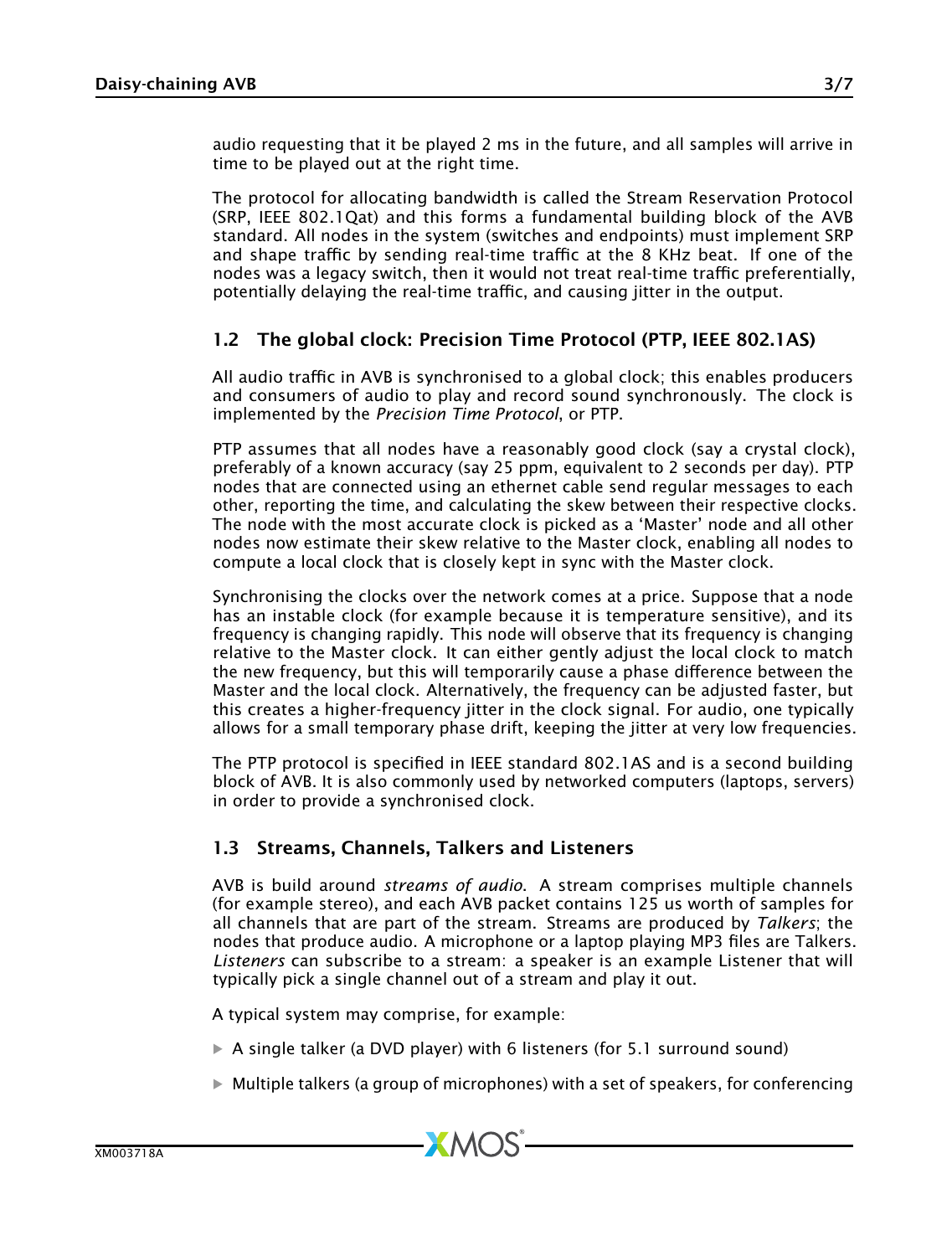$\triangleright$  A few tens of microphones, a few dozen speakers, and a massive mixing desk (for a music venue)

There are no rules on how small or large an AVB system should be. However, there are practical limits: AVB streams have a sizeable overhead, limiting the number of streams that an ethernet cable can carry. A 100 mbit Ethernet cable can carry 9 stereo AVB streams (for a total of 18 channels), or a single AVB stream with 45 channels.

A discovery protocol (IEEE 1722.1) is used to enumerate, discover and control attached devices and their capabilities. This protocol is detached from the actual delivery of data, and is purely used by a host to configure the system.

# 2 Daisy chaining

<span id="page-3-0"></span>Compared to other mechanisms of digital audio distribution (such as USB audio), AVB appears expensive because of the need of AVB-aware switches. For this reason we argue the case for daisy chained AVB: an AVB endpoint with two Ethernet ports (we call them A and B), and a built-in "switch"; quoted as this is not a fully-fledged switch.

## Figure 3:

Diagram showing an AVB enabled laptop that has an Ethernet port plugged into the daisy chain comprising two speakers and a microphone.



An example layout is shown in Figure 3. A laptop is connected to node 1, which is connected to node 2, which is connected to node 3; where the network ends. Each node comprises two ports (that are symmetrical), and logic that connects the ports as follows:

- $\triangleright$  If only one port is plugged in, the node acts as an ordinary AVB endpoint.
- $\blacktriangleright$  If both ports are plugged in, the node mostly acts as a bridge across the two ports: all traffic is passed through as normal. The node itself will tap into any AVB streams that are passing through the device, and occasionally the node will consume or produce a packet: for example when responding to any of the SRP, PTP, or configuration protocols.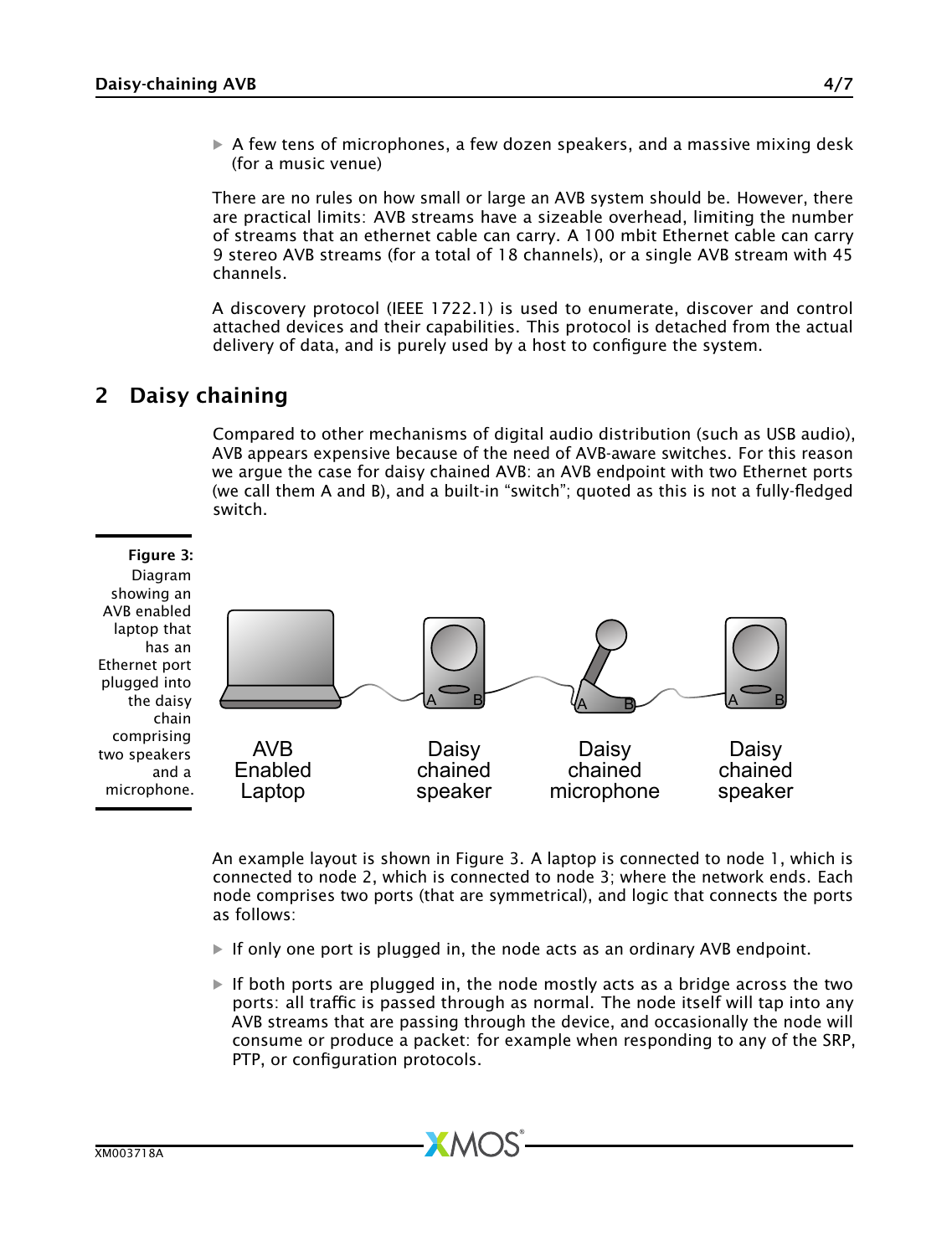This means that the node needs very little in terms of switching capacity. Data that comes in on port A will go to B unless it is destined for the local node, and traffic that comes in on port B will go to port A unless it was destined for the local node. Occasional packets may be generated locally, and the node must have knowledge as to whether these packets should go to A or B. The software that bridges A and B has to be AVB aware, and has to participate in, for example, clock synchronisation.

Note that neither routing tables nor buffers are required, and no operating system is needed to implement something that simple. This means that cost-wise, a daisy chained AVB endpoint is little more than the cost of a normal AVB-endpoint plus an extra Ethernet PHY and jack.

There are limitations to this approach

- $\triangleright$  Unlike a switch, a daisy chained network requires that traffic destined for the tail travels through the whole daisy chain; in a switch with 7 nodes, all 7 nodes can in theory receive 100 Mbits of traffic. In a daisy chained system, that would require the head of the node to transport 700 Mbits/s. However, in an AVB system most traffic is multicast audio traffic, and very little traffic is destined to specific nodes. So where the nodes on the chain listen to the same stream, there is little extra traffic in a daisy chain.
- $\triangleright$  A second limitation is that the AVB standard does not allow for more than seven switches in a network, in order to guarantee a 2 ms end-to-end latency. This limits a single daisy chain to seven nodes. There are two ways around it: first, one can forego the 2 ms guarantee in a closed system. Second, one can use a switch with daisy chains. If a daisy chain of four nodes is connected to each port of the switch, four times as many nodes can be used on a switch, reducing the cost of the infrastructure required.

<span id="page-4-0"></span>Because of these limitations, daisy chained AVB is well suited to deal with small scale systems.

# 3 Example daisy chain implementation

We have developed a daisy chain AVB node on the basis of an XMOS chip with 16 logical cores. The hardware and software architecture of the system is shown in Figure 4. The hardware used for our system comprises:

 $\triangleright$  An xCORE multicore microcontroller with 16 logical cores

 $XMOS$ 

- · Two ethernet PHYs with magnetics and jacks
- ▶ A low jitter PLL for word-clock generation
- $\triangleright$  A CODEC with input and output stages

The microcontroller runs seven tasks to control the two Ethernet ports; inputting packets, outputting packets, and routing packets between the two ports. Another six tasks implement the AVB stack, these are the Talker/Listener, PTP and Media Clock recovery, I2S control, SRP/MRP, and 1722.1 discovery and control tasks. All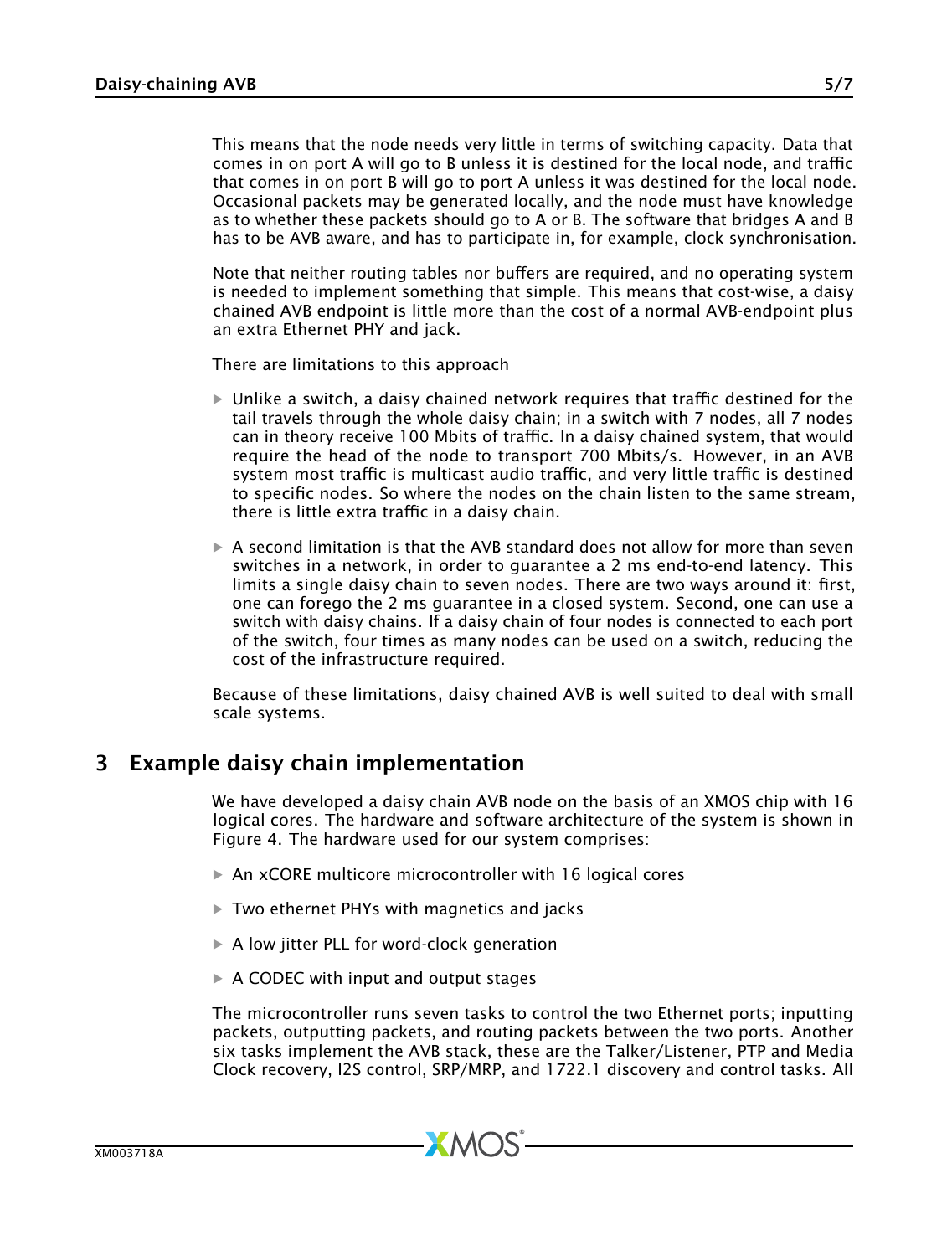Figure 4: Software and hardware architecture of our example daisy chained AVB solution



13 tasks fit in 128 kByte of on-chip memory, obviating the need for external RAM. An external Flash chip is used to hold persistent data and the boot image.

The software is very similar to the software found in high-channel count AVB products - the only part that differs is the MII interface and buffering.

We have constructed the system using a XMOS sliceKIT with two Ethernet slices and an Audio-slice, a photo of this system is shown in Figure 5. Here the AVB system is connected to a laptop that uses the two nodes as a "left" and "right" channel. (Note that our audio slice comes with MIDI, dual stereo input and dual stereo output as default; for this demonstration we only use a single audio output.)

The laptop can discover the two nodes, and we can redirect our audio output to the two speakers. A scope probe on the two channels show that the two channels are playing without a discernible phase difference. The same hardware/software architecture can be used to, for example, build a conference system, or to drive a P/A system.



Figure 5: Prototype daisy chain